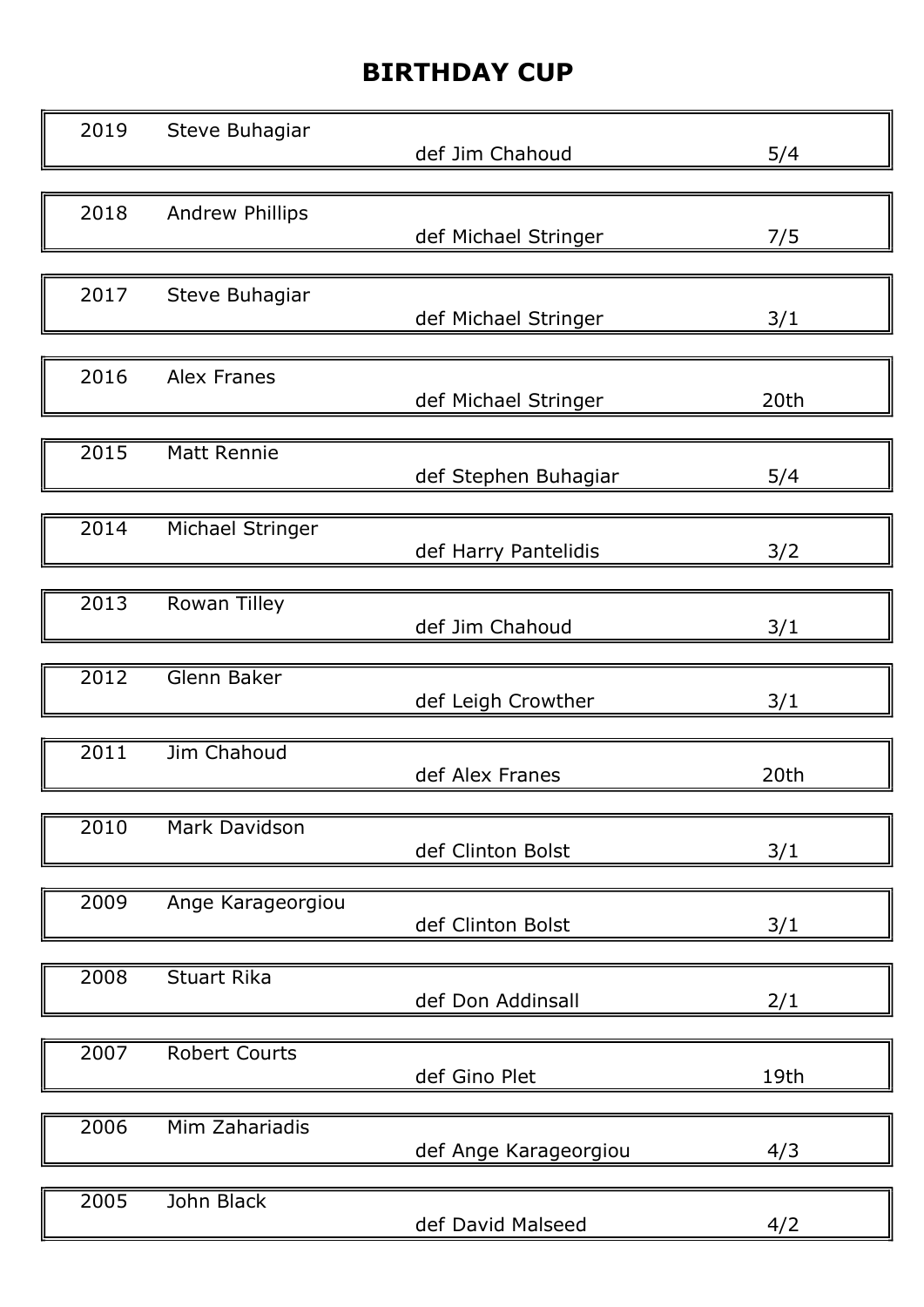| 2004              | Jim Chahoud            | def Claude Petruccelli | 8/7       |
|-------------------|------------------------|------------------------|-----------|
| $\overline{2003}$ | Angelo Pittorino       | def Joe Chimirri       | 1 up      |
| 2002              | <b>Alex Powell</b>     | def Phil Goad          | 2/1       |
| 2001              | <b>Richard Tewhare</b> | def Kelvin Elers       | 2 up      |
| 2000              | <b>Stuart Rika</b>     | def Tony Politi        | 3/2       |
| 1999              | <b>Phil Goad</b>       | def Dominic Abdo       | 2/1       |
| 1998              | Anthony Namana         | def Kelvin Elers       | 5/4       |
| 1997              | Tui Curry              | def Ben Morrison       | 3/1       |
| 1996              | Dominic Spano          | def Tony Politi        | 1 up      |
| 1995              | Armando DeBlasio       | def Tony Politi        | 1 up      |
| 1994              | <b>Tony Politi</b>     | def Doug Donald        | 2/1       |
| 1993              | <b>Richard Tata</b>    | def Angelo Pittorino   | 1 up      |
| 1992              | <b>Robert Clements</b> | def Gino Plet          | $2 \mu p$ |
| 1991              | Dean De Blasio         | def Glenn Baker        | 1 up      |
| 1990              | Stan Henry             | def Heinz Sailer       | 2/1       |
| 1989              | Angelo Pittorino       | def Neil Perry         | 7/5       |